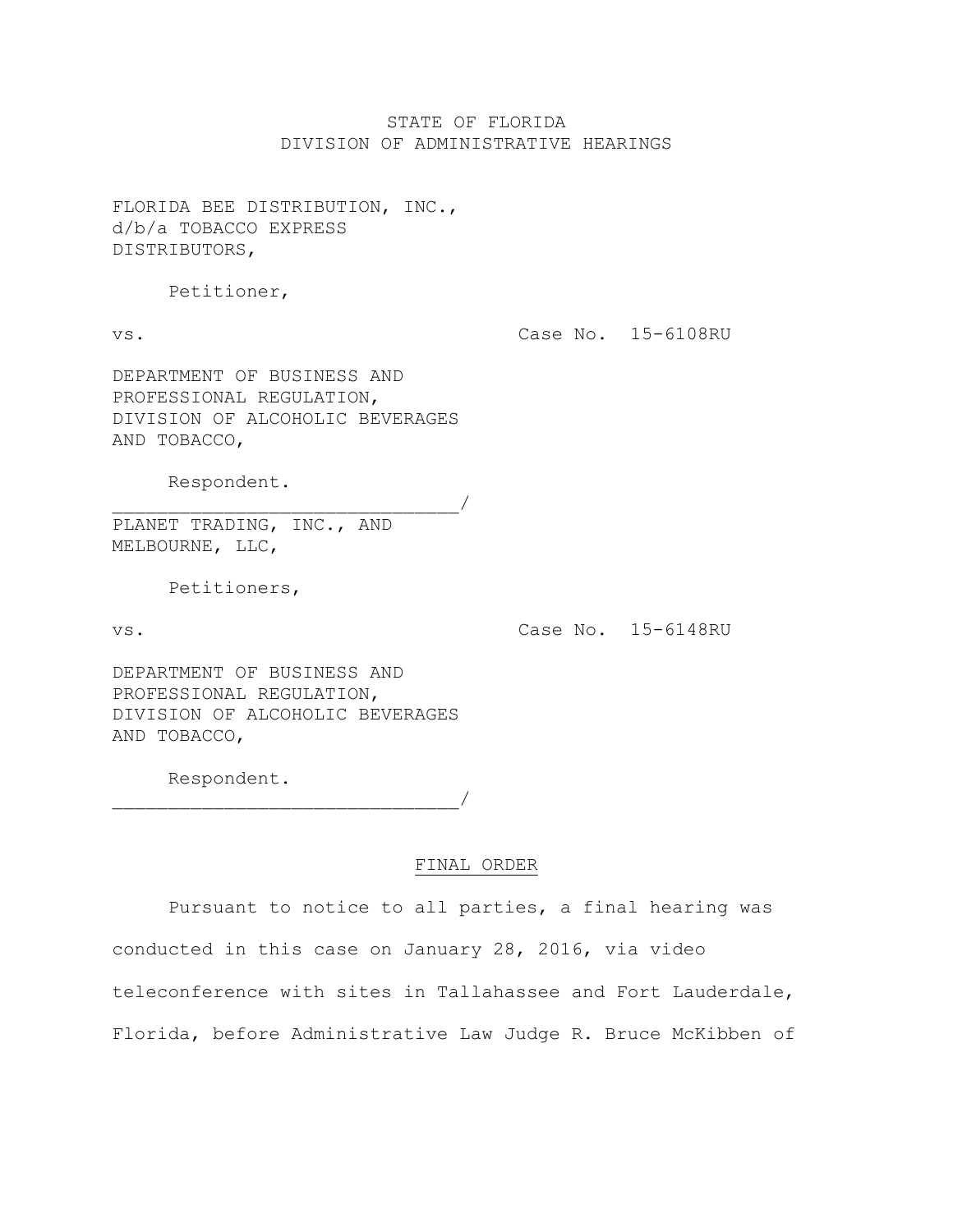the Division of Administrative Hearings ("DOAH"). The parties were represented as set forth below.

### APPEARANCES

- For Petitioner: Gerald J. Donnini, II, Esquire Joseph Moffa, Esquire James McAuley, Esquire Moffa, Sutton and Donnini, P.A. 100 Southeast Third Avenue, Suite 2202 Fort Lauderdale, Florida 33394
- For Respondent: William H. Stafford, III, Esquire Blaine H. Winship, Esquire Office of the Attorney General The Capitol, Plaza Level 01 Tallahassee, Florida 32399-1050

## STATEMENT OF THE ISSUE

The issue in this case is whether Respondent, Department of Business and Professional Regulation, Division of Alcoholic Beverages & Tobacco (the "Department"), is operating under an unadopted rule in its application of sections 210.276 and 210.30, Florida Statutes, which impose a surcharge and an excise tax, respectively, on tobacco products other than cigarettes or cigars, commonly known as other tobacco products ("OTP"), by calculating "wholesale sales price" as the full invoice price charged by OTP manufacturers to distributors, including any federal excise taxes ("FET") and shipping charges reflected in the invoice price.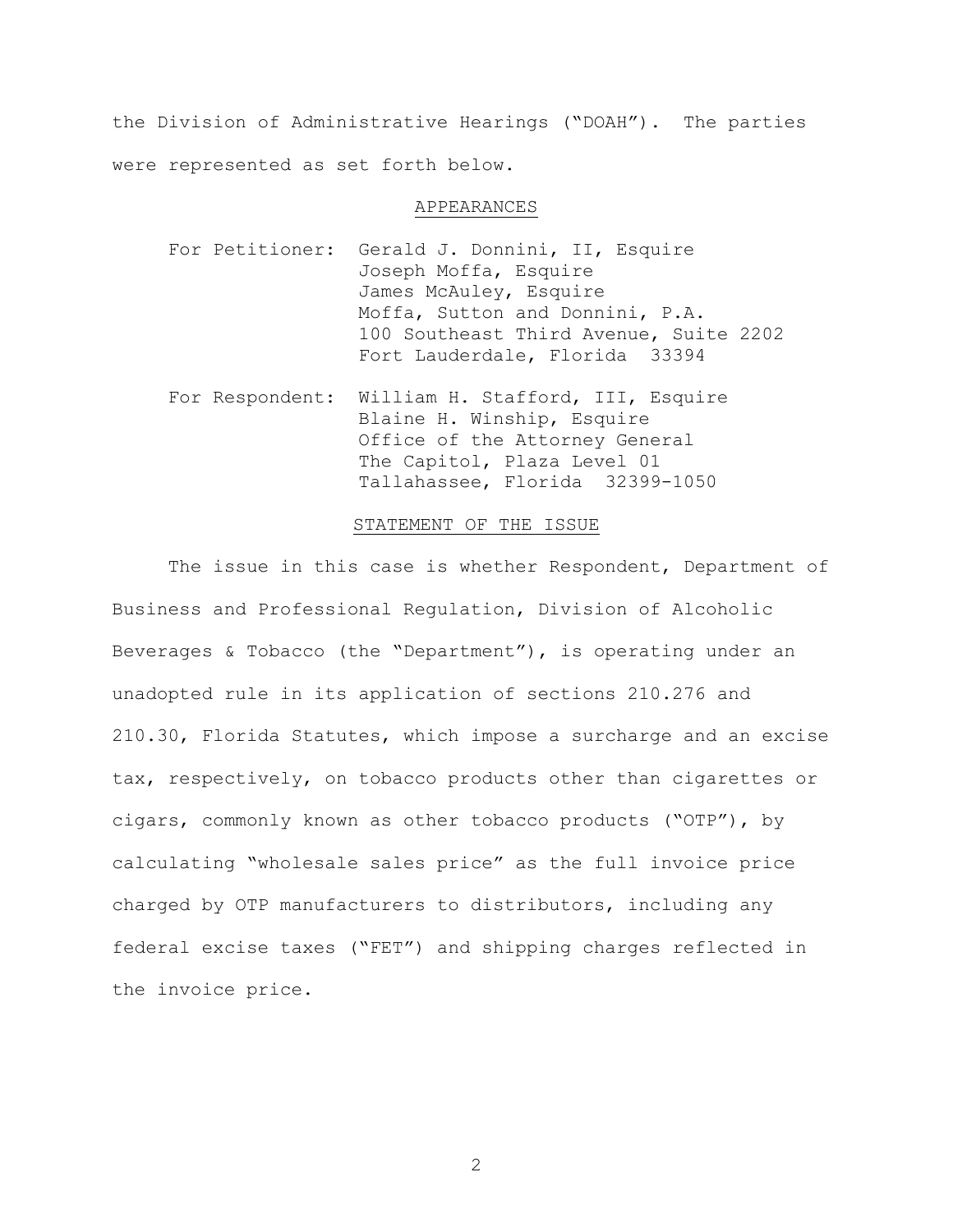#### PRELIMINARY STATEMENT

On October 28, 2015, Petitioner, Florida Bee Distributors, Inc., d/b/a Tobacco Express Distributors ("Florida Bee"), filed a Petition to Determine Invalidity of Agency Statements. Similarly, Petitioners, Planet Trading, Inc., and Melbourne, LLC, jointly filed a Petition to Determine Invalidity of Agency Statements on October 30, 2015. On November 13, 2015, an Order of Consolidation was entered to combine the two cases into the instant case. Pursuant to a Pre-hearing Stipulation filed on January 26, 2016, the Petitioners timely filed their Petitions, the Petitioners have standing to initiate this proceeding, and DOAH has jurisdiction over the parties and subject matter in this consolidated proceeding.

The Petitioners alleged that in 2012, Micjo, Inc. v. Department of Business & Professional Regulation, 78 So. 3d 124 (Fla. 2d DCA 2012), interpreted the phrase "wholesale sales price" to exclude non-tobacco items such as FET and shipping charges from the taxable base of the wholesale tax imposed on other tobacco products. Following the issuance of the Micjo opinion, the Department stopped assessing tax on FET and shipping costs. It also began paying refunds to those who mistakenly paid tax on those non-tobacco charges. In early 2013, without adopting a formal rule, the Department changed its policy and unilaterally determined that FET and shipping charges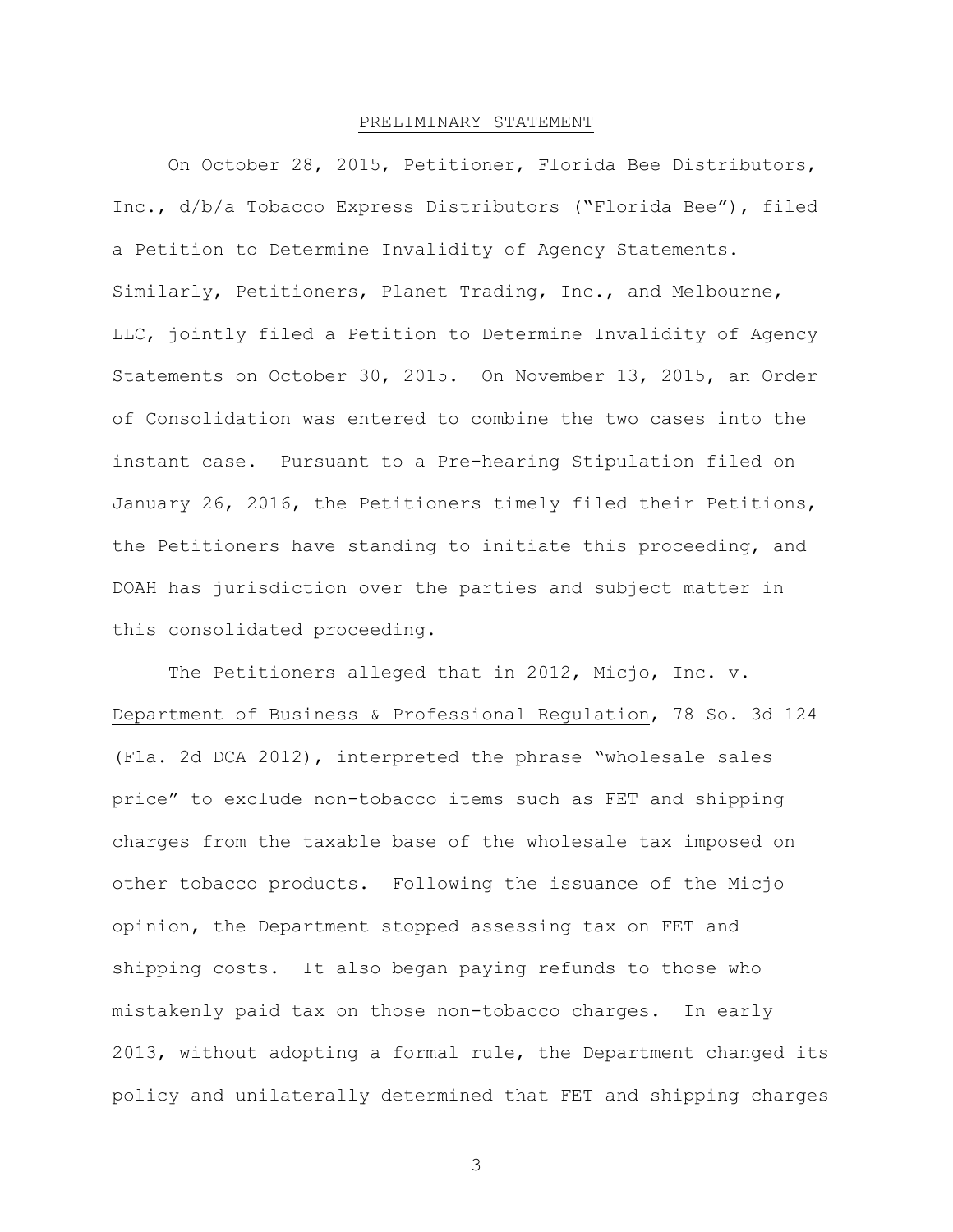were not taxable when separately stated on the invoice. Around August 2013, the Department changed its policy yet again by reinterpreting "wholesale sales price" to exclude FET and shipping charges only when the tobacco was manufactured outside of the United States. The Petitioners alleged in their Petitions that the Department's actions were a policy of general application that substantially affected many wholesale tobacco distributors, including the Petitioners. Being that the Department never adopted a formal rule, the policy of general applicability would be an invalid, unpromulgated rule.

On November 23, 2015, upon agreement of counsel, the undersigned administrative law judge conducted a scheduling conference by telephone conference call. Counsel for the parties requested that the final hearing be set on a date beyond the 30-day period established by section 120.56(4), Florida Statutes. The final hearing was held on January 28, 2016, with all parties present and represented by counsel.

At the final hearing, the Petitioners called three witnesses: Robert Fuller, president of Florida Bee; Vihang Patel, president of Planet Trading, Inc., and vice-president of Melbourne, LLC.; and Ben Pridgeon, bureau chief of the Division of Alcoholic Beverages & Tobacco's bureau of auditing. Pridgeon was also called as the Department's only witness. Petitioners'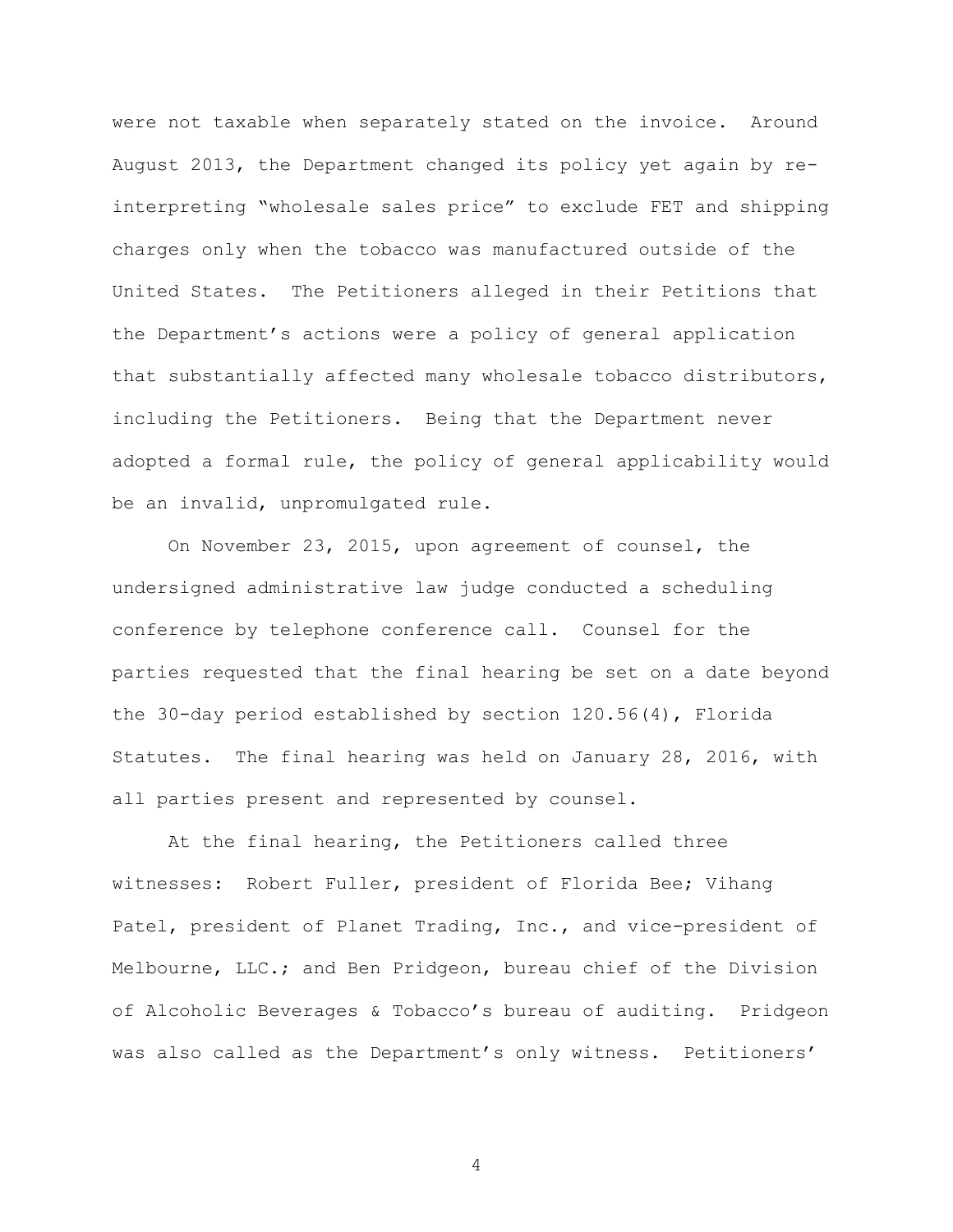Exhibits 1, 2, 4-9, and 11-21 were admitted into evidence. The Department's Exhibits 1, 2, and 5 were also admitted.

A motion to compel discovery responses was renewed by the Petitioners at final hearing. They argued that documents requested from the Department had been withheld under a claim of privilege, but that the privilege log was insufficient to make a determination of what privilege may apply. The Petitioners were directed by the undersigned to identify a number of documents from the log which they felt were not subject to privilege. The Department was directed to submit the identified documents to the undersigned for in camera review. The documents were identified by the Petitioners and submitted for review on February 3, 2016. After review, an Order was entered on February 4, 2016, requiring the Department to produce a number of the exhibits to the Petitioners. The Department filed a motion seeking reconsideration of the Order; that motion was denied.

The parties advised that a transcript of the final hearing would be ordered. The parties were, by rule, allowed 10 days from the final hearing to submit proposed final orders. The Transcript was filed at DOAH on February 16, 2016, and each party timely submitted a proposed final order.

Unless otherwise stated herein, all references to Florida Statutes shall be to the 2015 codification.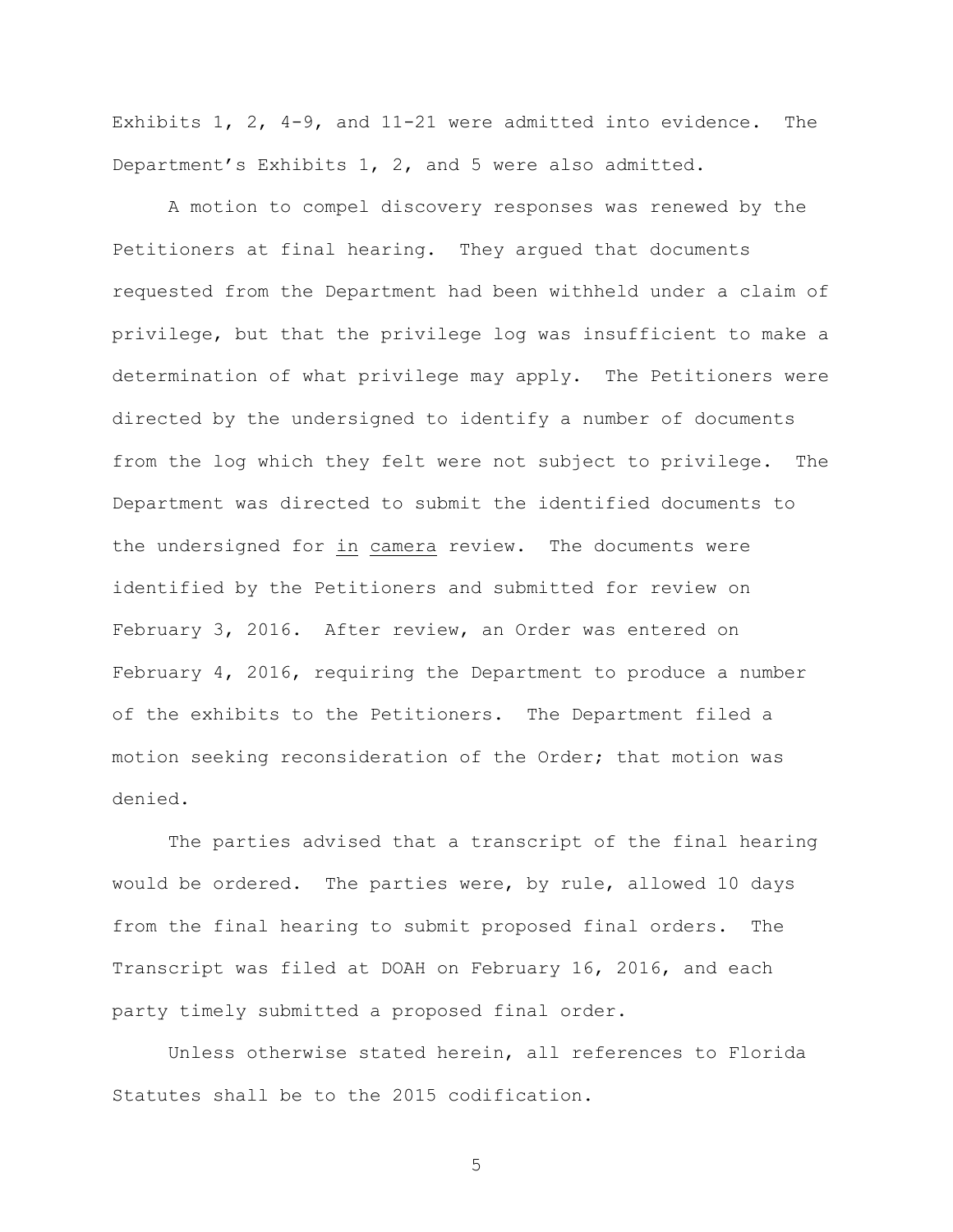#### FINDINGS OF FACT

1. Each of the Petitioners is a licensed business in the State of Florida engaged in the business of distributing tobacco products.

2. The Department is the government agency responsible for, inter alia, administering and enforcing chapter 210, Florida Statutes, related to the taxation of tobacco products other than cigarettes and cigars.

3. By way of general background, tobacco products are taxed at both the federal and state levels. The first company to produce or import the tobacco products into the United States must pay the federal government a federal excise tax which is based on weight. 26 U.S.C. § 5702.

4. Similarly, when the tobacco is produced or brought into Florida, Florida OTP tax applies at the rate of 85 percent of the "wholesale sales price." Technically, Florida OTP tax has two components: an excise tax and surcharge as defined by sections 210.30 and 210.276. Section 210.30 was first enacted in 1985; it imposes a 25-percent tax on OTP. Section 210.276 was enacted in 2009; it levies a 60-percent surcharge on OTP. For convenience, the excise tax and surcharge will be referred to collectively as the OTP tax.

5. The phrase "wholesale sales price" is defined as "the established price for which a manufacturer sells a tobacco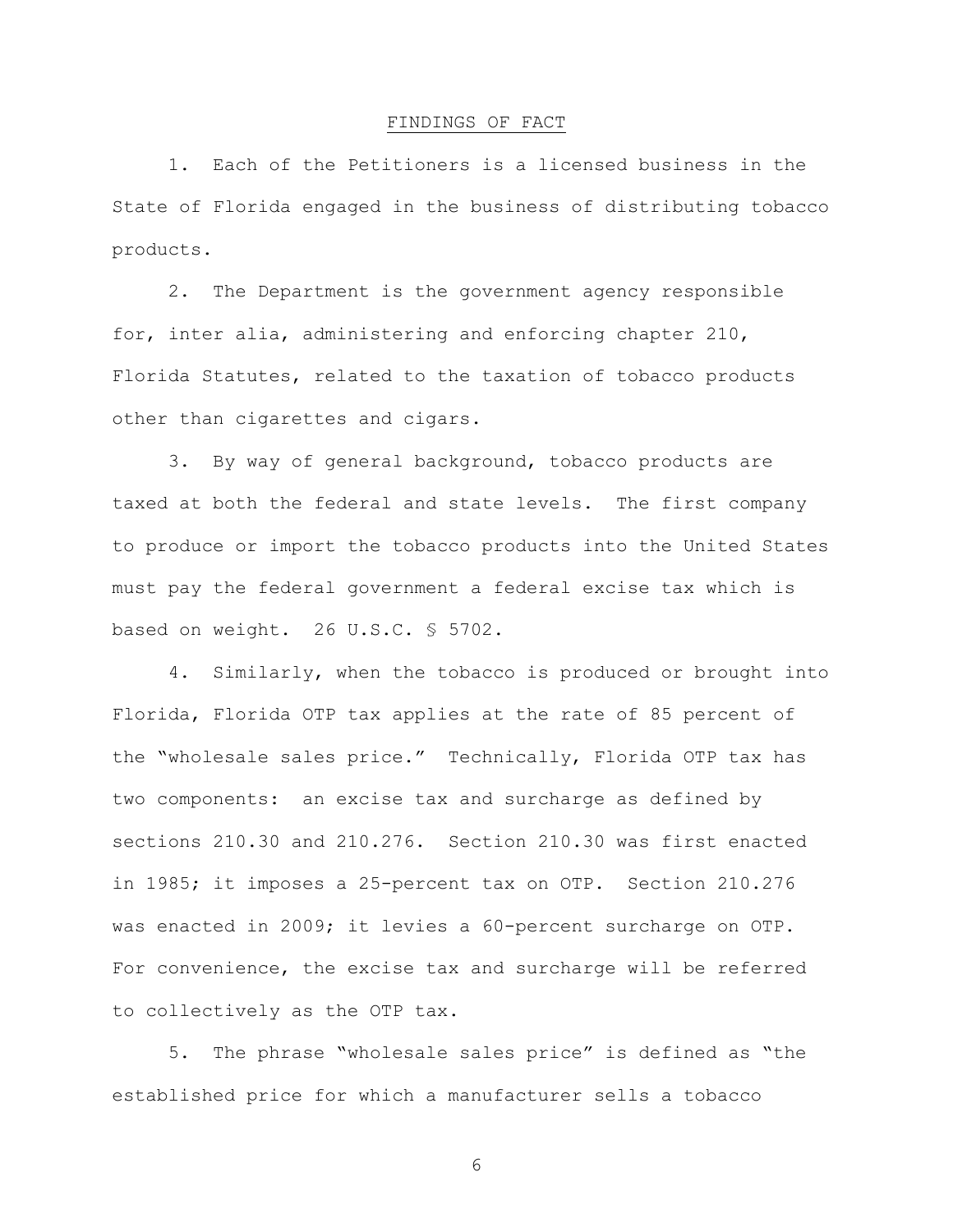product to a distributor, exclusive of any diminution by volume or other discounts." § 210.25, Fla. Stat.

6. Section 210.25(11) defines "tobacco products" as follows:

> [L]oose tobacco suitable for smoking; snuff; snuff flour; cavendish; plug and twist tobacco; fine cuts and other chewing tobaccos; shorts; refuse scraps; clippings, cuttings, and sweepings of tobacco, and other kinds and forms of tobacco prepared in such manner as to be suitable for chewing, but 'tobacco products' does not include cigarettes . . . or cigars.

7. In 2012, the Second DCA interpreted "wholesale sales price" to apply to the price at which the manufacturer sells tobacco products to the distributor. Micjo, 78 So. 3d at 127. In that case, in which the Second DCA described the dispute as "not complicated," the Court determined that OTP tax applies only to the charge for tobacco and not to other charges to bring the tobacco to market, such as FET and shipping charges. Id. at 126-127.

8. There are no relevant adopted rules in which the Department has interpreted "wholesale sales price."

9. State agencies are required to follow the Courts' interpretations of statutes. See Costarell v. Fla. Unemplmt. App. Comm'n, 916 So. 2d 778, 782 (Fla. 2005). Subsequent to the ruling in Micjo, the Department followed the ruling set forth by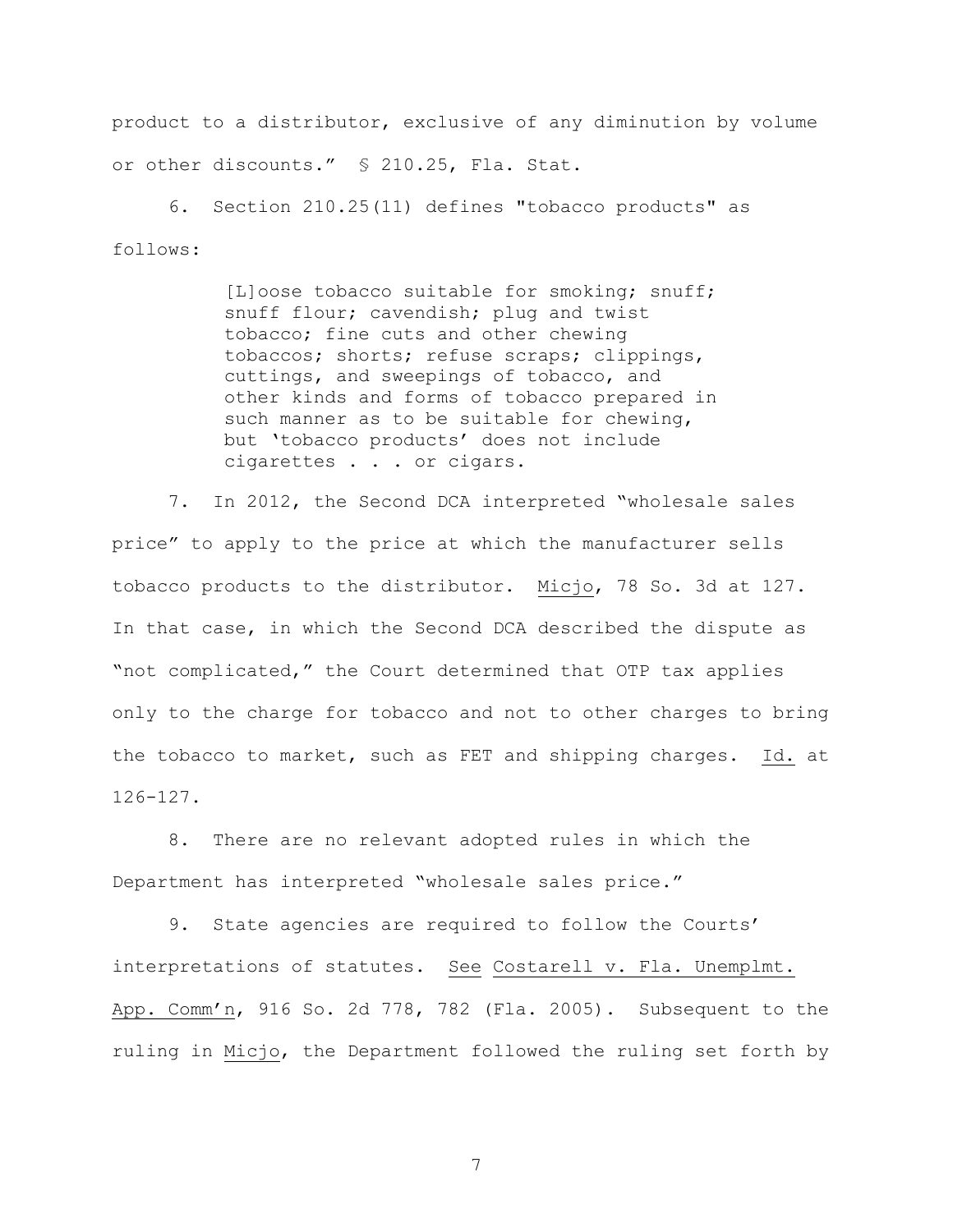the Second DCA and stopped imposing a tax on distributors based upon on FET or shipping charges.

10. Beginning in 2013, the Department commenced enforcing a new "policy" interpreting Micjo to exclude FET and shipping charges only when such charges were separately stated. As a result of this policy, the Department paid some refunds and did not assess OTP tax if the FET and shipping charges were separately stated.

11. The Department began relying upon a new policy in mid-2013 to the effect that if the domestic manufacturer of the tobacco paid FET when it produced the product, Micjo did not apply and the phrase "wholesale sales price" included nontobacco charges, such as FET and shipping charges. This was due to the fact that the manufacturer would pass down the cost of the FET and shipping charges to the distributor as part of the "wholesale sales price."

12. As for foreign manufacturers who did not pay FET, Micjo operated to exclude FET and shipping charges from the taxable base. That is because the distributor who purchased the tobacco products would be responsible for paying the FET separately; it would not be part of the "wholesale sales price."

13. In other words, the Department's policy was that "wholesale sales price," as interpreted by Micjo, applies differently depending on whether the tobacco is manufactured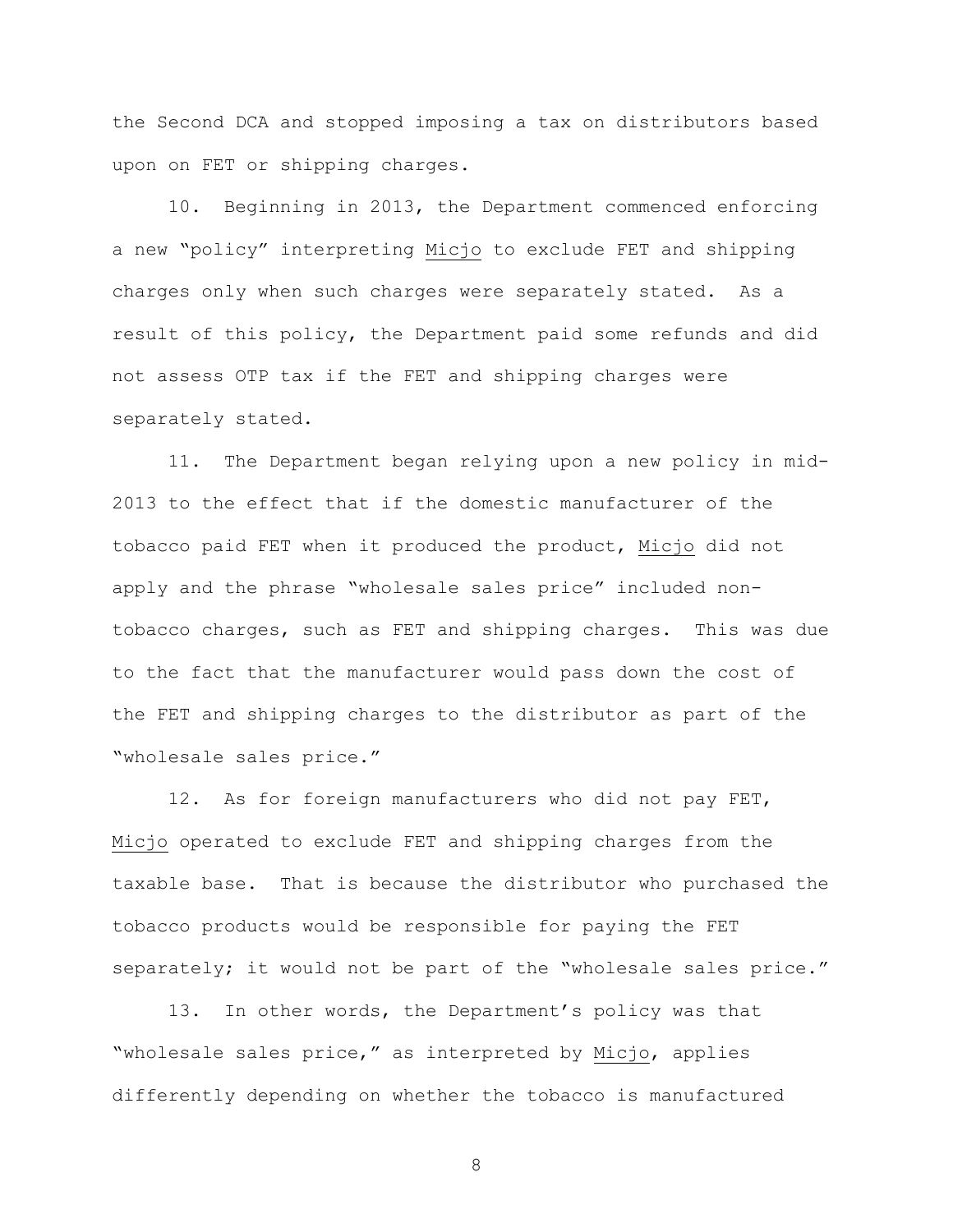foreign or domestically. The Petitioners seek to invalidate this non-rule policy.

14. The Department confuses wholesale sales price (i.e., "the established price for which a manufacturer sells a tobacco product to a distributor") with the invoice amount, which may or may not include something other than the price for the tobacco product. The Micjo decision clearly delineates the cost of the tobacco from "the various other distributor invoice costs for reimbursement of FET, shipping costs, and other charges [which are] not part of tobacco." Micjo, 78 So. 3d at 127.

15. After the Micjo ruling, the Department determined that it would not include FET and shipping charges in its determination of "wholesale sales price" for purposes of calculating OTP taxes. It did not promulgate a rule to that effect, but began nonetheless using the policy uniformly.

16. In early October 2013, when the Department decided to rescind its policy in favor of a new statement of general applicability, it again failed to promulgate the policy as a rule. Instead, it unilaterally began to impose the new policy on all distributors of OTP in the state.

17. It is clear from the record that the current policy is applicable to all distributors and that the policy delineates which distributors must pay taxes based on total invoice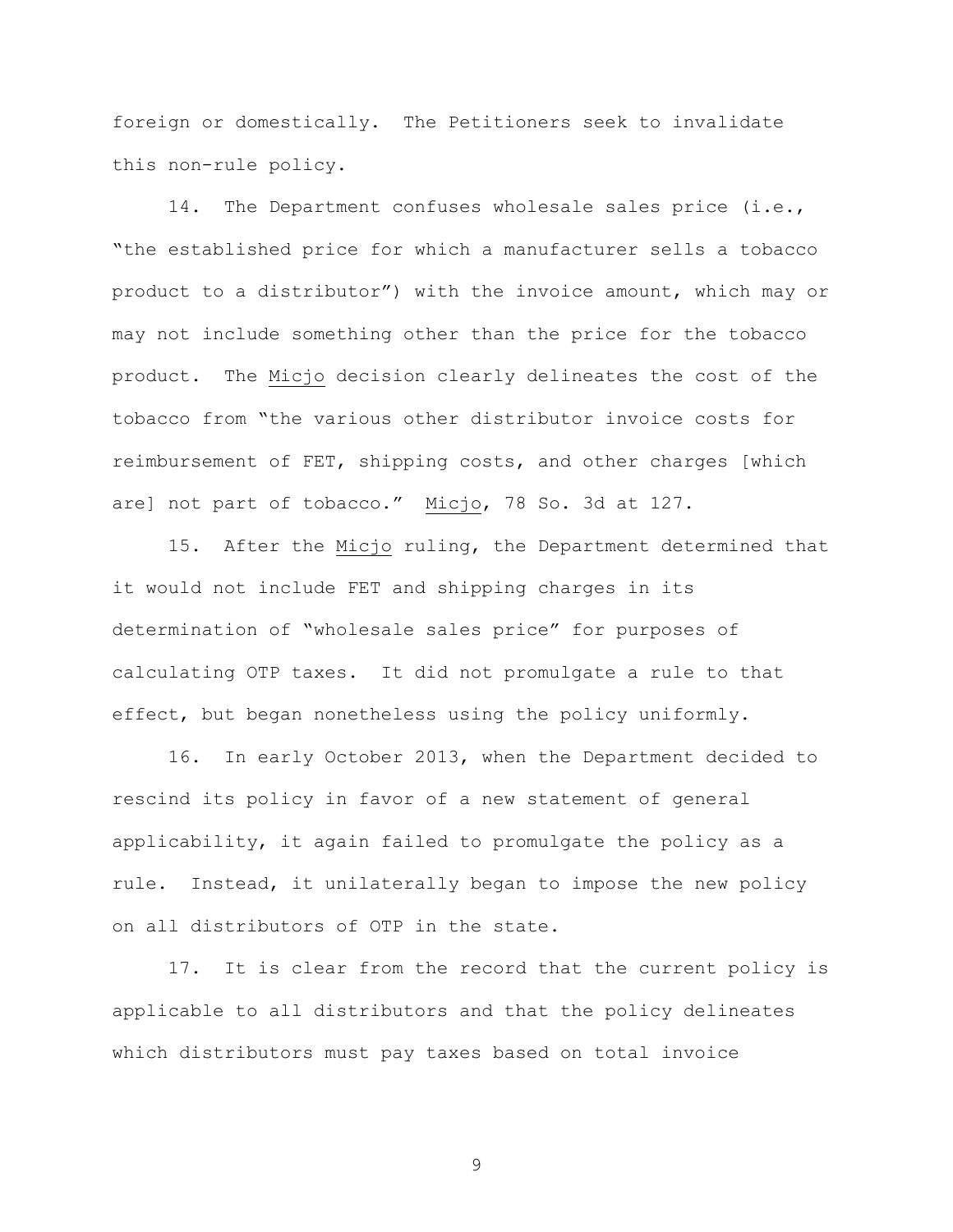amounts, including FET and shipping charges, and which distributors do not have to pay taxes based on those items.

18. It is not clear from the record how the domestic versus foreign manufacturer dynamic was argued to the Micjo Court or in the case from which the appeal arose. Micjo specifically addressed the domestic distributors, but did not make a distinction between domestic and foreign manufacturers.

19. To the extent the Department's position in the instant case seeks to revise the facts of Micjo, that argument is rejected.

## CONCLUSIONS OF LAW

20. The Department of Administrative Hearings has jurisdiction over the parties to and the subject matter of this proceeding pursuant to sections  $120.56(1)(c)$  and  $(4)$ ,  $120.569$ , and 120.57(1), Florida Statutes.

21. The Petitioners allege the Department is relying upon a statement of general applicability that should have been promulgated as a rule. Section 120.56(4) states in part:

> (a) Any person substantially affected by an agency statement may seek an administrative determination that the statement violates s. 120.54(1)(a). The petition shall include the text of the statement or a description of the statement and shall state with particularity facts sufficient to show that the statement constitutes a rule under s. 120.52 and that the agency has not adopted the statement by the rulemaking procedure provided by s. 120.54.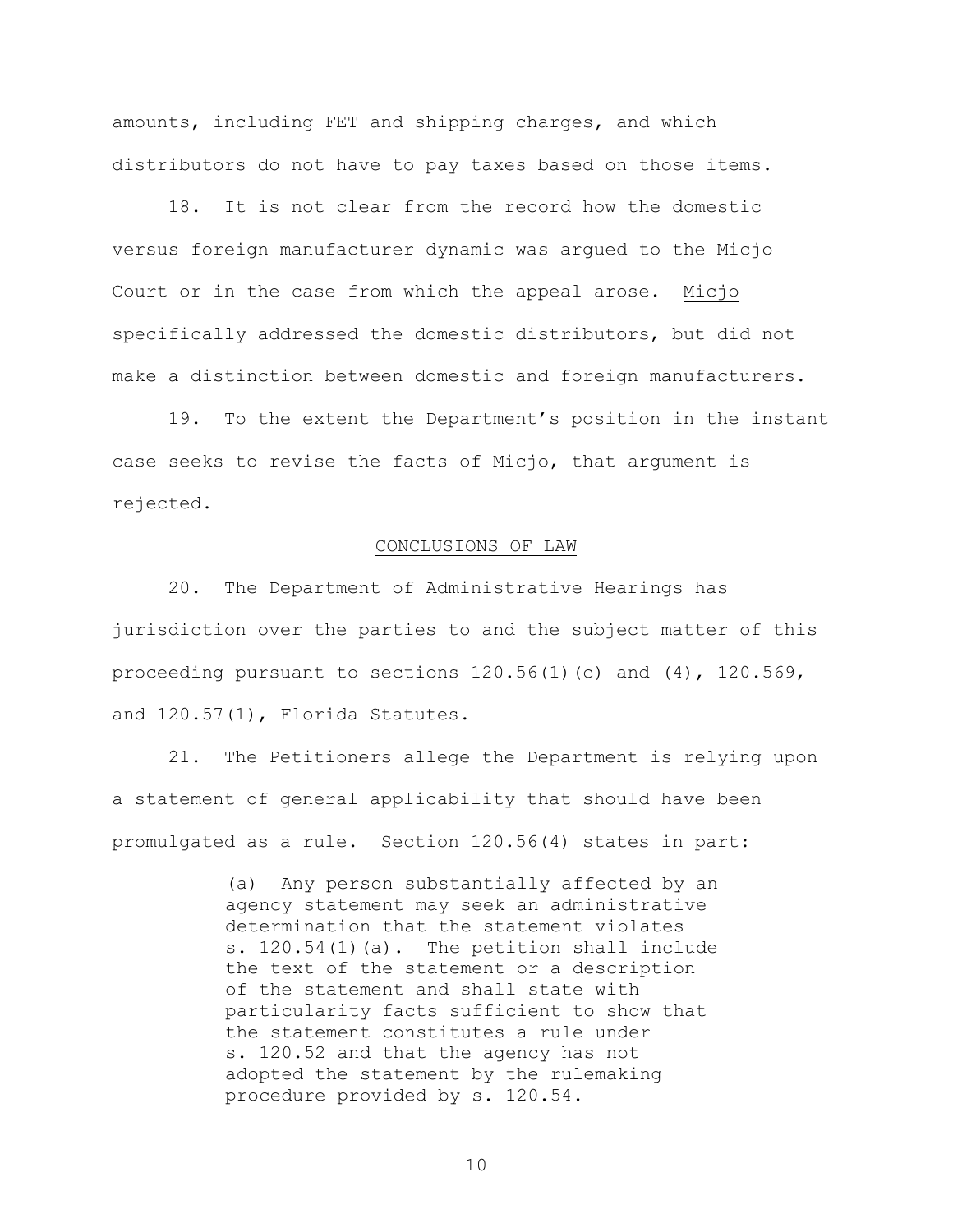(b) The administrative law judge may determine whether all or part of a statement violates s. 120.54(1)(a) . . . .

\* \* \*

(d) If an administrative law judge enters a final order that all or part of a statement violates s.  $120.54(1)(a)$ , the agency must immediately discontinue all reliance upon the statement or any substantially similar statement as a basis for agency action.

22. Each of the Petitioners has standing to bring this

proceeding pursuant to section 120.56(4)(a).

23. The term "rule" is defined in section 120.52(16) which

states:

"Rule" means each agency statement of general applicability that implements, interprets, or prescribes law or policy or describes the procedure or practice requirements of any agency and includes any form which imposes any requirement or solicits any information not specifically required by statute or an existing rule. The term also includes amendment or repeal of a rule.

24. An "unadopted rule" is defined as an agency statement that meets the definition of the term "rule," but that has not been adopted pursuant to the requirements of section 120.54.

§ 120.52(20), Fla. Stat.

25. Florida case law has expanded on the definition of rule to include "[T]hose statements which are intended by their effect to create rights, or to require compliance, or otherwise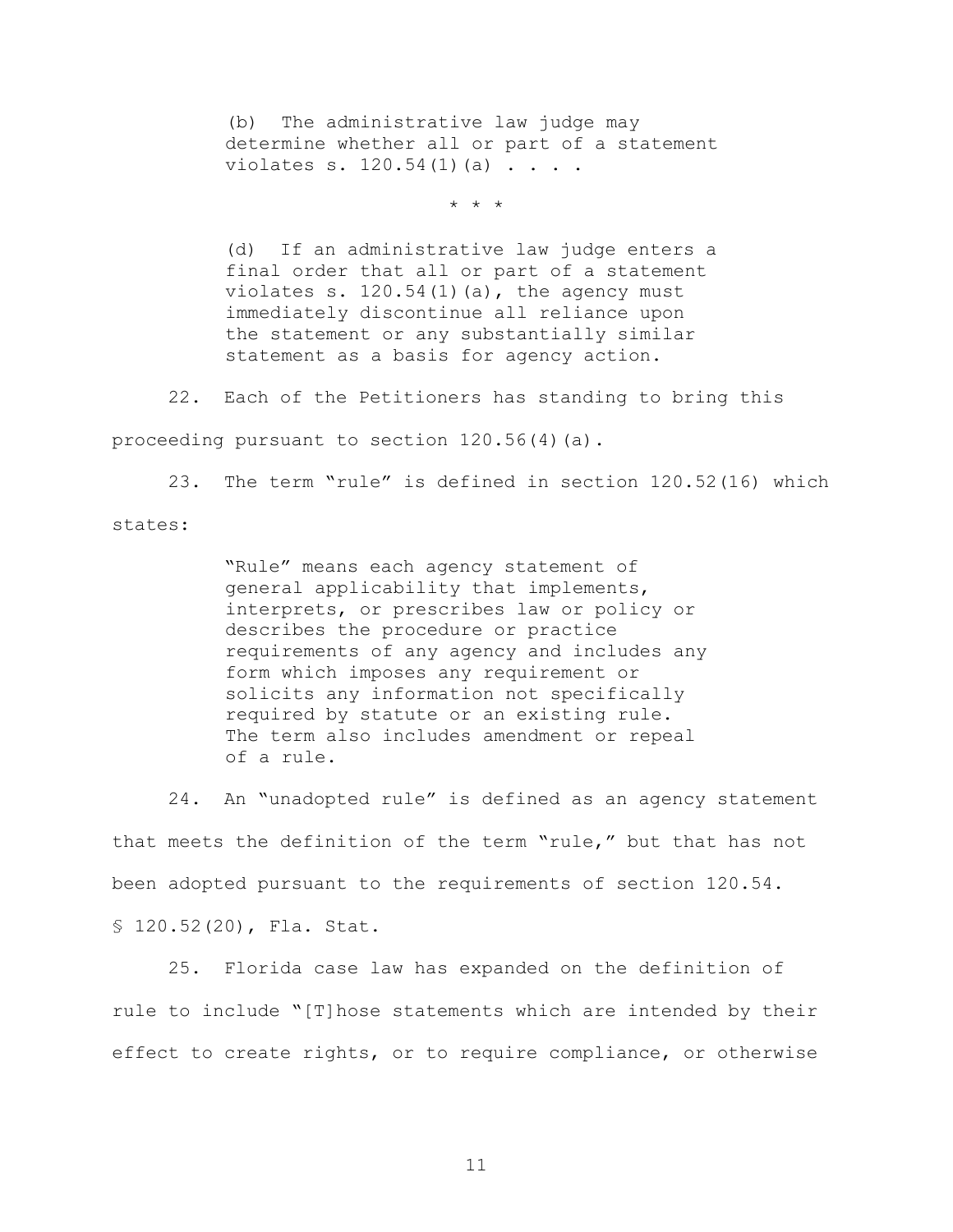have the direct and consistent effect of law." Ag. for Health Care Admin. v. Harvey, 356 So. 2d 323, 325 (Fla. 1st DCA 1977).

26. An agency statement is any declaration, expression, or communication. It does not need to be in writing. See Dep't of High. Saf. & Motor Veh. v. Schluter, 705 So. 2d 81, 84 (Fla. 1st DCA 1997). To be a rule, the statement must be an "agency statement," that is, a statement which reflects the agency's position with regard to law or policy. A generally applicable statement purports to affect not just a single person or singular situations, but a category or class of persons and activities. See McCarthy v. Dep't of Ins., 479 So. 2d 135 (Fla. 2d DCA 1985). The statement need not apply universally to every person or activity within the agency's jurisdiction. It is sufficient that the statement apply uniformly to a class of persons or activities over which an agency may properly exercise authority. See Schluter, 705 So. 2d at 83.

27. The Petitioners have the burden of demonstrating that the agency statement regarding OTP taxes meets the definition of a rule, and that the Department has not adopted the statement by rulemaking procedures. S.W. Fla. Water Mgt. Dist. v. Charlotte Cnty., 774 So. 2d 903, 908 (Fla. 2d DCA 2001); see also Ag. for Pers. with Disab. v. C.B., 130 So. 3d 713, 717 (Fla. 1st DCA 2013).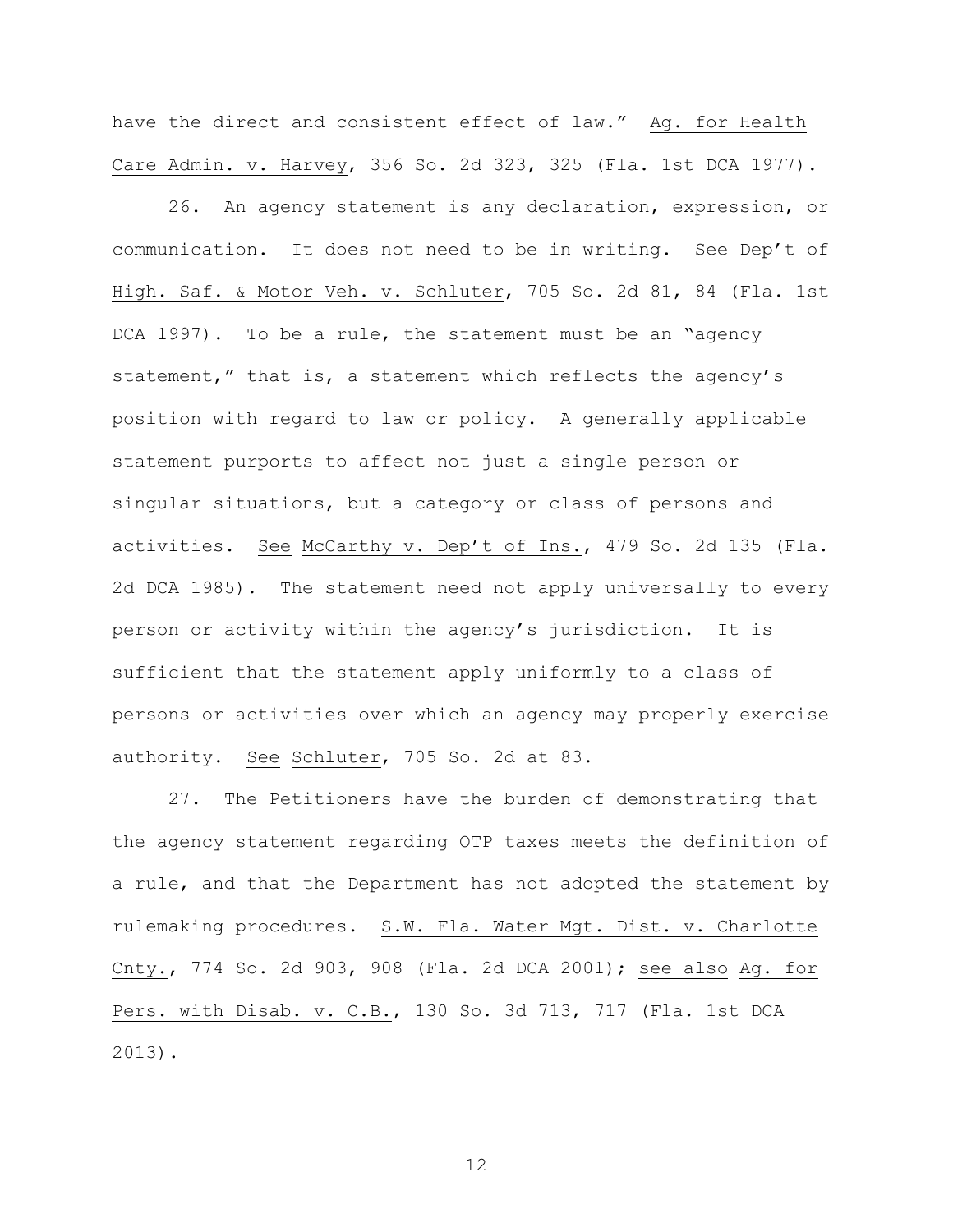28. The standard of proof is by a preponderance of the evidence. § 120.56(1)(e), Fla. Stat.

29. Petitioners have demonstrated, in this case, that the Department's policy regarding which distributors can be taxed on non-OTP items (e.g., FET, shipping charges) is a statement of general applicability that should be promulgated as a rule.

30. If the petitioner challenging an allegedly unadopted rule proves at final hearing that the agency statement is indeed a rule, the agency then has the burden of overcoming the presumptions that rulemaking was both feasible and practicable. As stated in section  $120.54(1)(a)1$ .:

> Rulemaking shall be presumed feasible unless the agency proves that: a. The agency has not had sufficient time to require the knowledge and experience reasonably necessary to address a statement by rulemaking; or b. Related matter are not sufficiently resolved to enable the agency to address a statement by rulemaking.

31. No such proof of feasibility or practicality was offered by the Department at the final hearing in this matter. The presumption was not overcome.

32. The Department pointed out that in Micjo, the (Appellant) distributor was purchasing OTP from other distributors who, in turn, had purchased from a foreign manufacturer. Nonetheless, the Court still chose to delete the non-OTP costs (FET, shipping charges) from the amount to be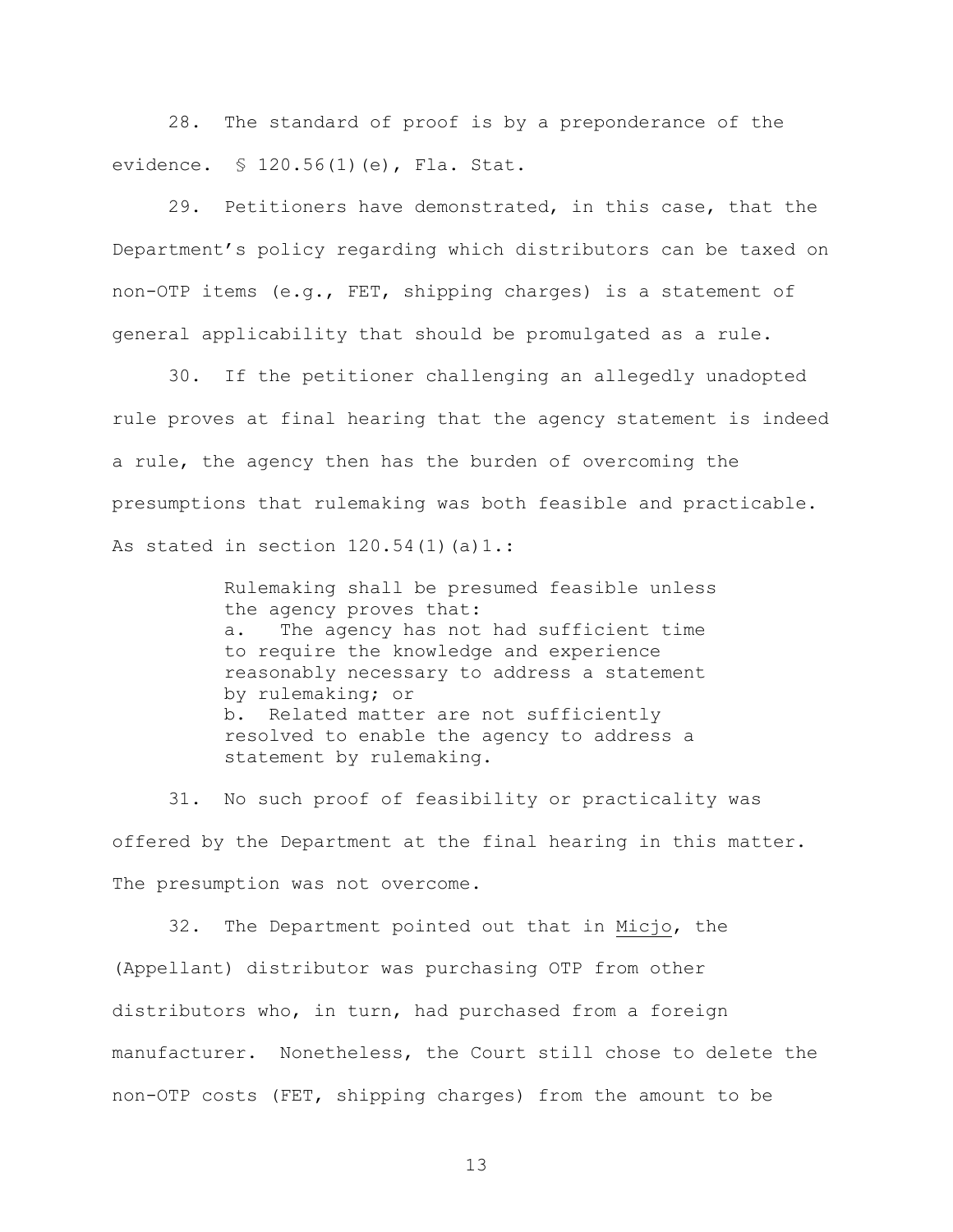taxed. The suggestion by the Micjo Court that "the meaning of this statute and the legislature's language is clear," and the Department's statement that the term "established price" is "clear and unambiguous," is amusing. This case is obviously fraught with difficulty.

## ORDER

Based on the foregoing Findings of Fact and Conclusions of Law, it is

ORDERED that the policy statement by the Department of Business and Professional Regulation, Division of Alcoholic Beverages and Tobacco, concerning the inclusion of federal excise tax and shipping charges for purposes of calculating the other tobacco products tax is an unadopted rule whose existence violates section 120.54(1)(a), Florida Statutes.

It is FURTHER ORDERED that Respondent shall pay to the Petitioners a reasonable attorney's fee and costs as authorized by section 120.595(4), Florida Statutes. Any request for fees (if an amount cannot be agreed upon) shall be filed within 60 days of the date of this Final Order.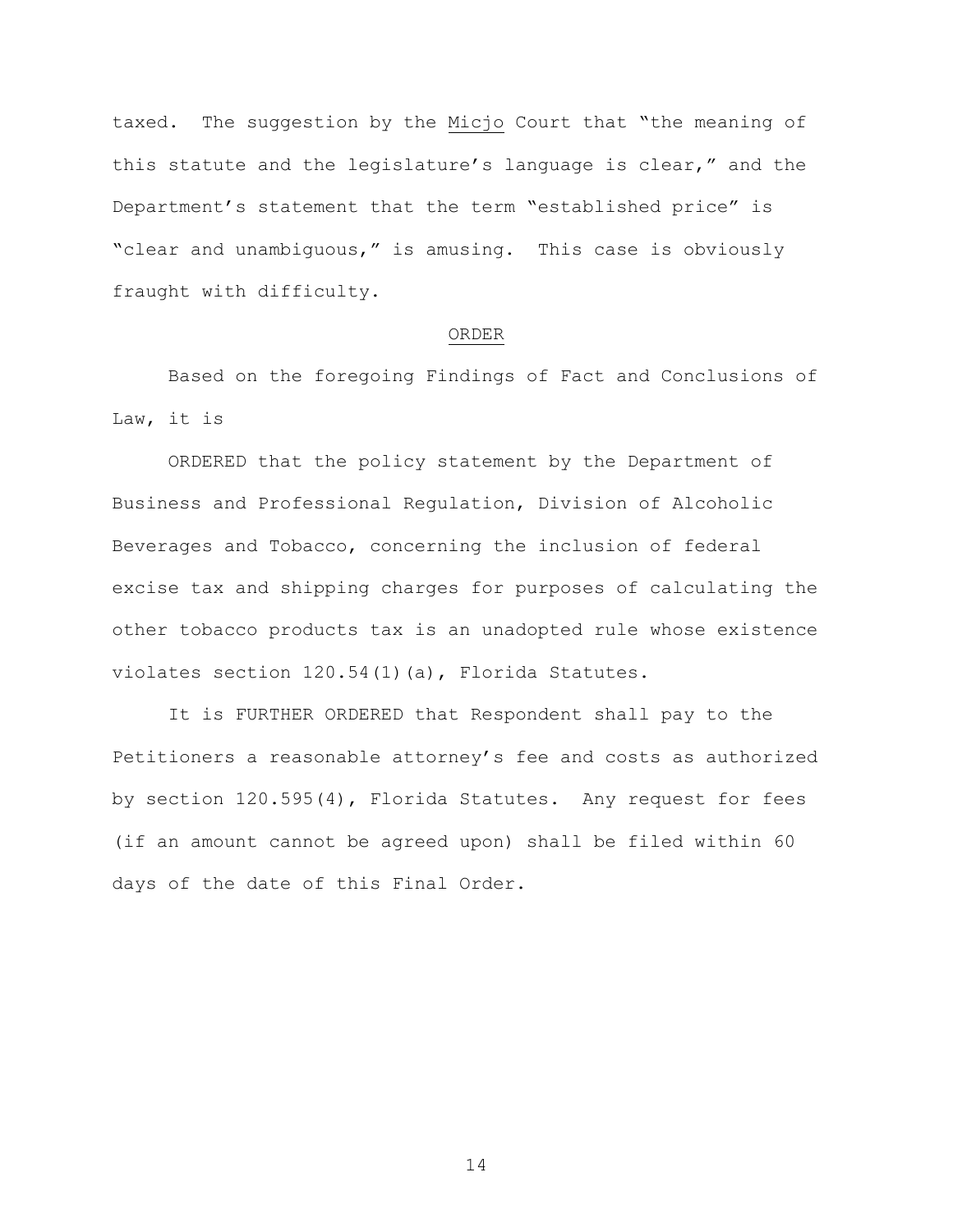DONE AND ORDERED this 3rd day of March, 2016, in

Tallahassee, Leon County, Florida.

RB M.KI

R. BRUCE MCKIBBEN Administrative Law Judge Department of Administrative Hearings The DeSoto Building 1230 Apalachee Parkway Tallahassee, Florida 32399-3060 (850) 488-9675 Fax Filing (850) 921-6847 www.doah.state.fl.us

Filed with the Clerk of the Department of Administrative Hearings this 3rd day of March, 2016.

COPIES FURNISHED:

William N. Spicola, General Counsel Department of Business and Professional Regulation Northwood Centre 1940 North Monroe Avenue Tallahassee, Florida 32399 (eServed)

Gerald J. Donnini, II, Esquire Joseph Moffa, Esquire James McAuley, Esquire Moffa, Sutton, and Donnini, P.A. 100 Southeast Third Avenue, Suite 2202 Fort Lauderdale, Florida 33394 (eServed)

William Henry Stafford, Esquire Blaine H. Winship, Esquire Office of the Attorney General The Capitol, Plaza Level 01 Tallahassee, Florida 32399-1050 (eServed)